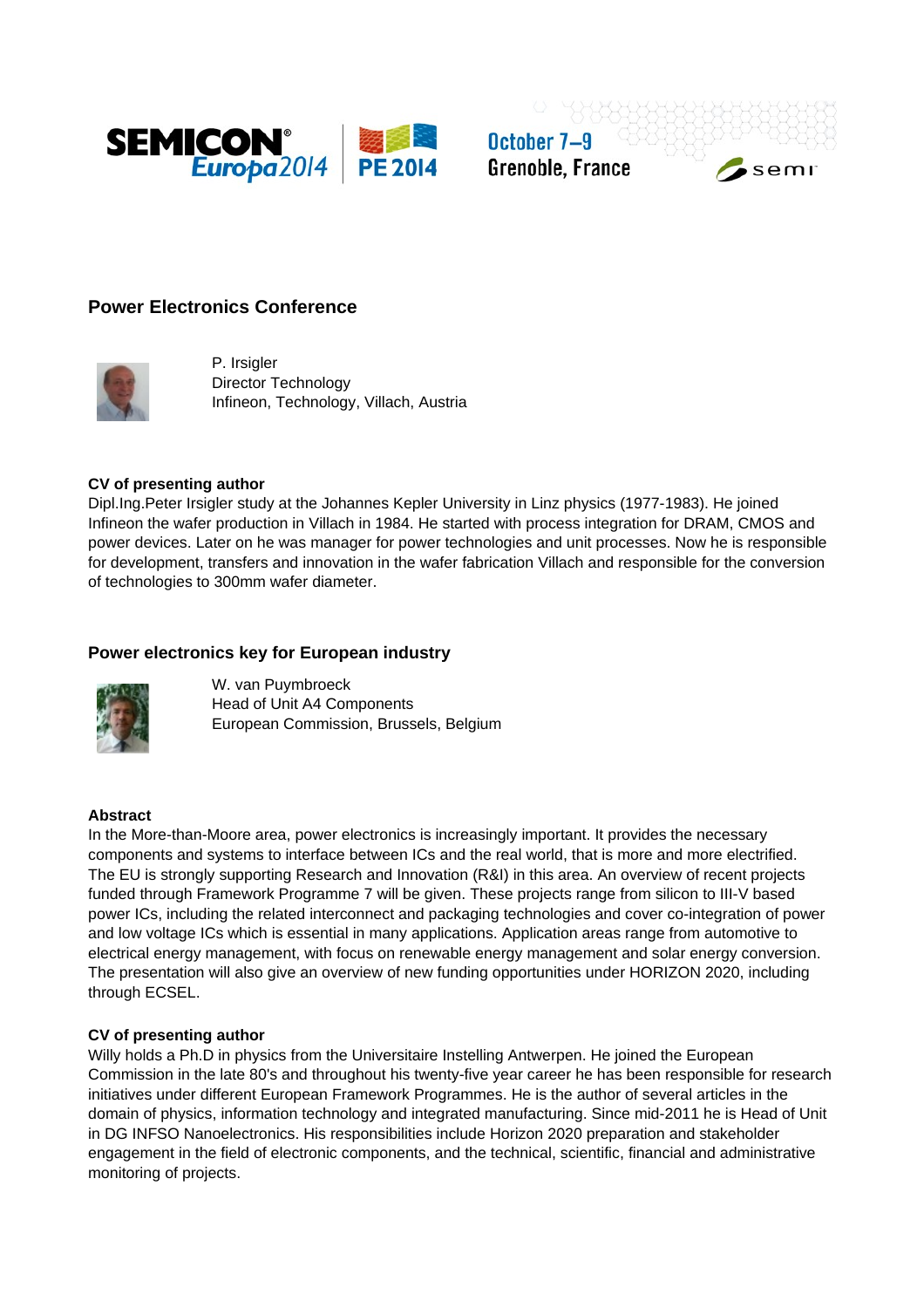# **Technical and economical challenges and stakes of the charge of electric vehicles**



S. Cregut Power Electronics Expert for Charging systems Renault, Paris, France

#### **Abstract**

Renault has started to introduce Electric Vehicle in 2011 with Kangoo ZE, and Fluence ZE , then with Twizy and ZOE in 2012. With more than 170 000 electric vehicle sold, Renault-Nissan group is by far the first group in the world for pure EV makers. Between the different issues and difficulties, improving the charge of the Electric Vehicle is a key point. The presentation will explain in details the expectation of the customers, the different charging modes and the evolutions that are expected in the future. Among the different way of charging, Renault strategy wil be explained, taken into account standardization, future trends, for the different countries (especially Europe- US- Japan and China). To conclude, the expected benefits of large gap components will be discussed.

#### **CV of presenting author**

Samuel CREGUT ,PhD in Control Systems works in Renault since 2005. Involved in development of Electric Vehicle programs since the beginning of the EV, he first worked on control of power electronics for EV; he is now the technical responsible of charging System strategy and roadmap.

## **GaN on silicon: A way to low cost power devices**



J.-J. Aubert Program manager Power electronics CEA/LETI, DCOS, GRENOBLE, France

#### **Abstract**

Silicon based electronic components have been widely used in power electronics since the beginning. Development of alternative mobility options pushes to prepare more efficient components to answer a growing market with new expectations in terms of performances and costs.

Wide band gap materials have several characteristics that give them real advantages when compared with standard Si technology, such as higher temperature, frequency and voltage operation capacity.

Nevertheless, Si power devices are still very popular and SiC did not take the place. Why?

GaN on Si seems to be a good option to popularize wide band gap components technology since it offers large diameter low cost substrates and full compatibility with silicon technology.

But some of the physical properties of GaN need to set up a specific strategy in terms of power modules to take benefit of the best of the material.

GaN on Si technology will clearly reduce costs of power electronics, enhance technical performance and allow consumers to access efficient products in line with European waste reduction targets for coming years.

#### **CV of presenting author**

Jean-Jacques AUBERT recieved its PhD degree from University Joseph FOURIER and Institut National Polytechnique in GRENOBLE in 1978.

He joined LETI in 1979 as a research engineer in material science for the growth of semiconductor crystals for the microelectronics industry.

Envolved in the study of optical materials since 1990, he developed the microchip laser technology and transferred it to the startup NANOLASE.

In 2003, he founded the startup company BEAMIND for the fabrication of contactless probers for the PCB industry.

Back to LETI in 2009, Jean-Jacques AUBERT is now program manager for the materials for nanoelctronics and power electronics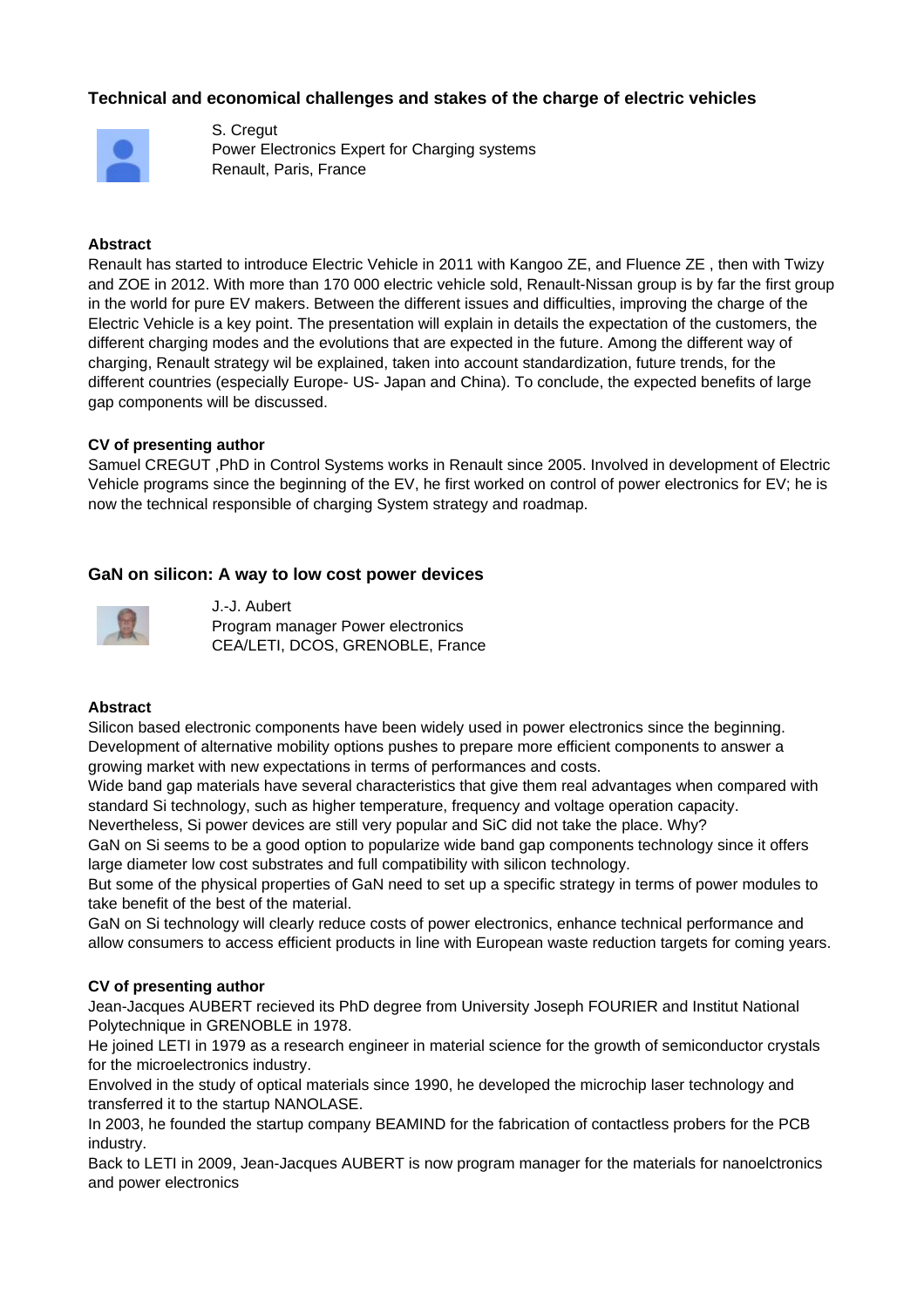# **Power electronics in industrial applications: key innovations, impacts and perspectives**



M.-X. Wang Manager , Advanced Electronics and Power Electronics Schneider Electric, Grenoble, France

#### **Abstract**

Power Semiconductors become more and more present in many industrial applications. Especially for energy economy and CO2 reduction challenges, they are key in the use of renewable energy and energy efficiency.

Tremendous progress had been made in Power Semiconductors, including potentially disruptive innovation thanks to Wide Band Gap technologies.

This presentation will review key innovations in Power Electronics for industrial applications, from Power Semiconductor to cooling and passive component, and conclude new innovation challenges and perspectives

#### **CV of presenting author**

Miao-xin Wang received the Engineer degree in Automatics and Power electronics from ENSEEIHT, Toulouse, France, in 1989, and the Ph.D. degree in electrical engineering from INPT, Toulouse, in 1992. He joint Schneider Electric in 1993, before moving to UPS development and RD management within MGE UPS System from 2000 to 2007 and Eaton Electrical from 2007 to 2011. Since 2011, he has been leading Advanced Electronics and Power Electronics team, within Schneider Electric, Technology Strategy, Grenoble, France. He is the author and coauthor of several papers and patents on harmonic filtering, lowharmonic converter topology, and UPS topology.

# **Power Electronics Research in the European ECPE Network - from Power Devices to Systems**



T. Harder General Manager ECPE European Center for Power Electronics e.V., Nuremberg, Germany

#### **Abstract**

ECPE European Center for Power Electronics is an industry-driven Research Network in the field of Power Electronics with about 150 member organisations in Europe, comprising Member companies and Competence Centres. The Network covers the power electronics value chain from the materials and components to the systems and applications.

The presentation will address the following topics:

- Energy saving potential with Power Electronics
- ECPE Network activities including the SiC & GaN User Forum and the ECPE Roadmapping Programme
- Overview and highlights from the Network-internal Joint Research Programme

#### **CV of presenting author**

Dipl.-Phys. Thomas Harder

- Thomas Harder, 51 years old, diploma in physics from University of Kiel, Germany

- more than 15 years experience in packaging & interconnection technologies for microsystems as well as multichip and power modules e.g. as a researcher in the Fraunhofer Institute for Silicon Technology (ISIT) in Itzehoe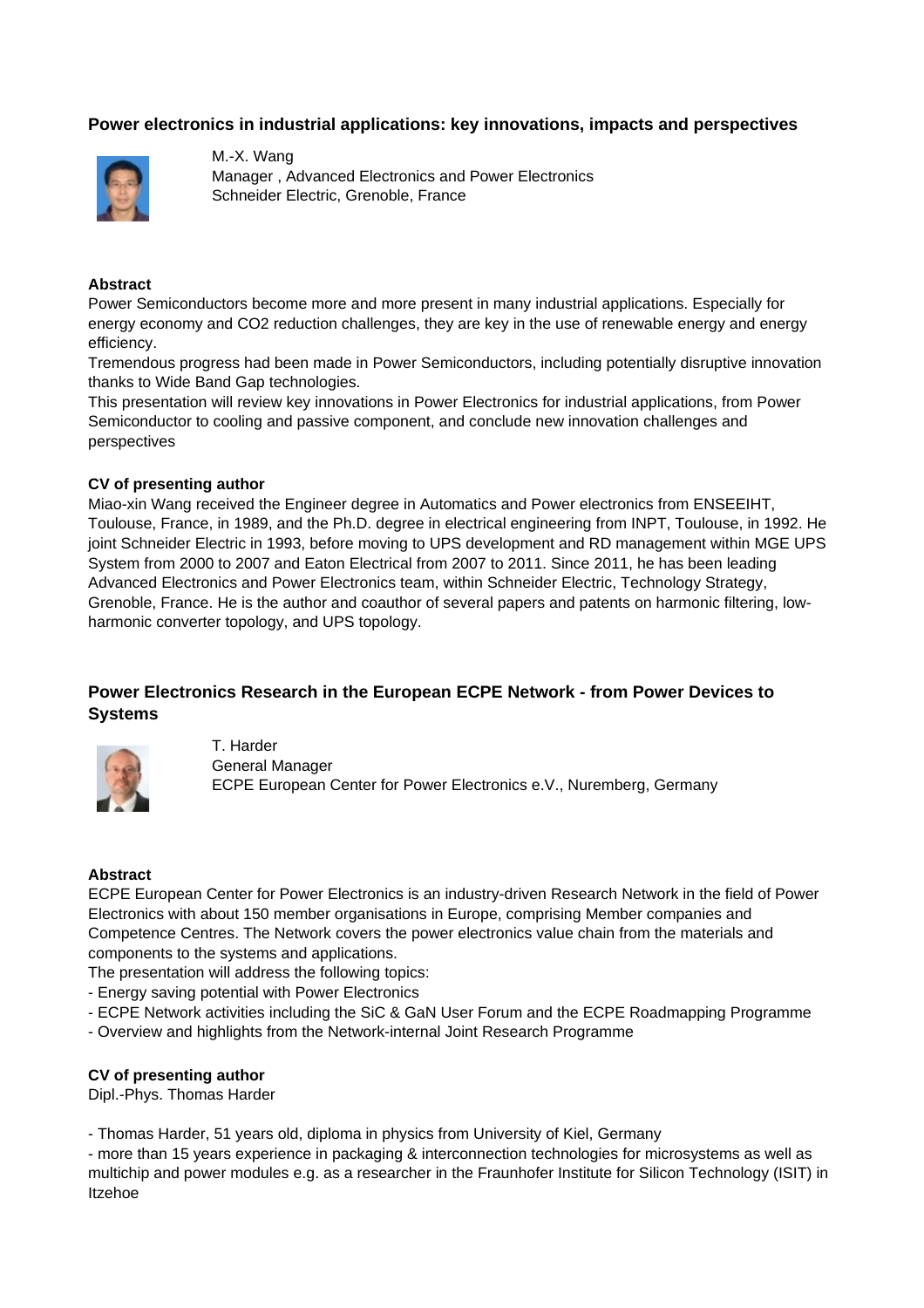- since 2003 general manager of ECPE European Center for Power Electronics, the industry-driven Research Network headquartered in Nuremberg (ECPE e.V. and ECPE GmbH) - since 2006 also cluster manager of the Bavarian Power Electronics Cluster (beside the European Network management)

# **GaN-on-Si for power electronics: large diameter epiwafers**



M. Germain CEO EpiGaN nv, Hasselt, Belgium

# **Abstract**

GaN-on-Si technology creates very high expectations for Power Electronics as to provide the nextgeneration of switching devices. Si switching components are reaching their intrinsic physical limitations, wide bandgap are required to further reduce the losses. The decisive advantage of GaN-on-Si technology to break the Si boundaries for efficient power conversion resides in its excellent and unique combination of performance (breakdown voltage/reduced leakage/lower conducting and switching losses) and costefficiency. This mainly thanks to the use of low cost substrates, available in large diameters. Based on more than 14 years of experience in the field of MOCVD-growth of III-Nitrides structures, EpiGaN has established in its dedicated clean-rooms, a unique manufacturing platform supplying GaN epitaxial wafers to the semiconductor industry. As a unique differentiator, the capping of the epiwafers with in-situ grown SiN, is proposed as the optimal surface passivation layer; it enables more robust and more reliable devices. The insitu SiN passivation further uniquely provides the possibility for reducing transistor dimensions and thus increasing the number of chips per wafer. We'll review the key technical specifications for 650V node GaNon-Si epiwafers suited for industrial use, today developed on 150mm wafer diameter, as well as latest developments on 200 mm.

## **CV of presenting author**

Marianne Germain is co-founder and CEO of EpiGaN nv.

She received in 1999 her PhD degree in Electrical Engineering from the University of Liege (BE), where she conducted research in close collaboration with RWTH Aachen, and as invited scientist in Purdue University (US) and Wuerzburg University (D).

In 2001, she joined imec, an international microelectronic research center (Belgium), where she led the development of Gallium Nitride technology for high power/high frequency applications. Since 2004, she became Program Manager of the "Efficient Power/GaN" program, then, group leader of the "III-V systems" group (2007/2010). She also pursued training management course in Vlerick Management School (Gent) in 2008/2009.

In May 2010, with her colleagues, Dr Joff Derluyn and Dr Stefan Degroote, she co-founded "EpiGaN", a clean-tech spin-off, manufacturing GaN epiwafers for electronics applications, where she acts as CEO and member of the Board of directors.

She has authored and co-authored more than 100 international communications. She co-holds several patents in the field of GaN material and devices.

## **Silicon Carbide devices for high voltage / high current applications**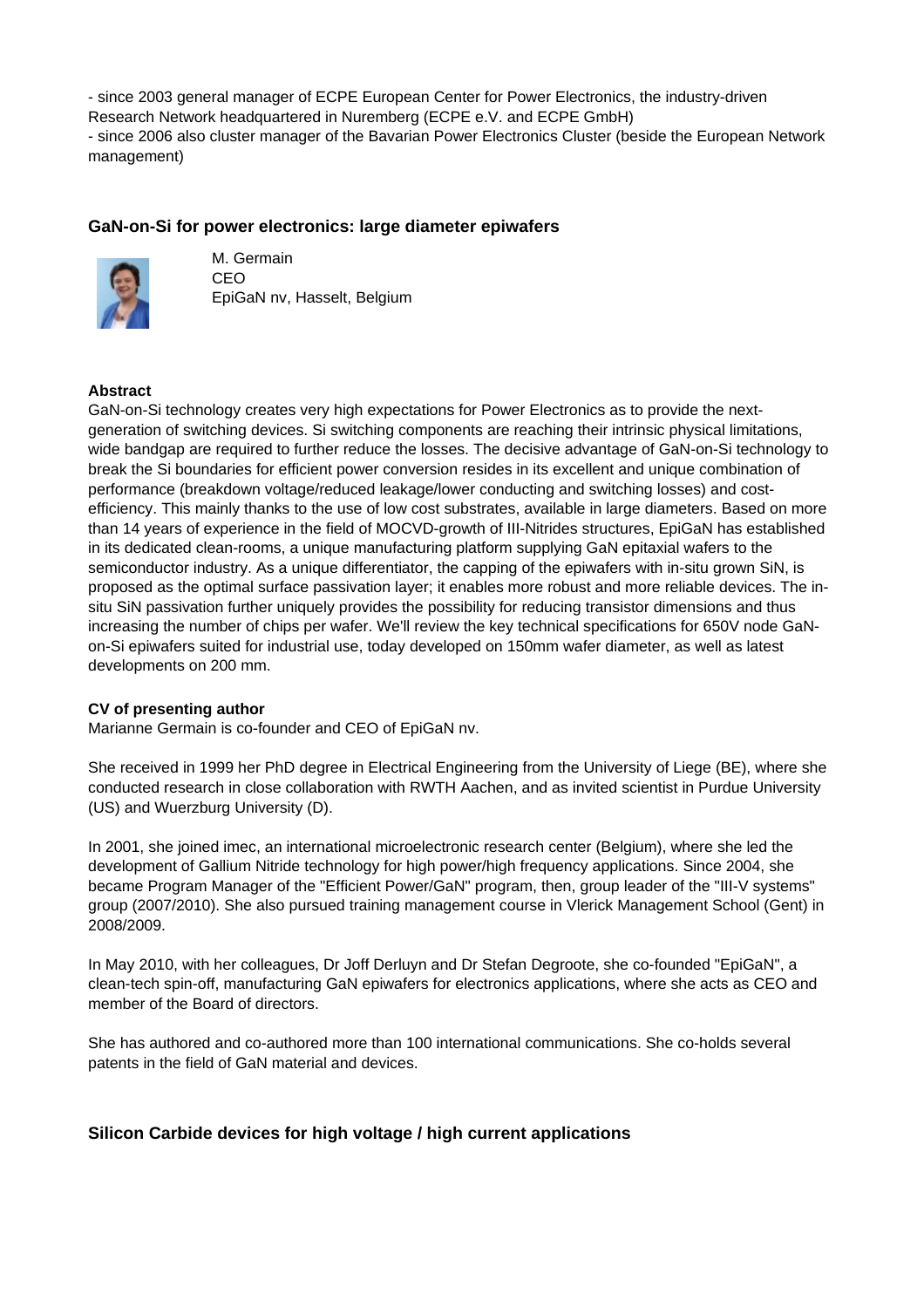

M. Mermet-Guyennet Programme Director Supergrid Institute, Villeurbanne, France

## **Abstract**

From scientific and market surveys on wide-band gap semiconductors, SiC devices will mainly find potential applications with high voltage and high current (Voltage Breakdown Vbr >1700V & Nominal Current Inom > 100 A). Among these applications, smart grid, super grid, electricity generation (wind turbine, hydro turbine, and photovoltaic) and traction drive for trains will be the main users of high voltage and high current devices.

The available technology is MOSFET for transistor and JBS for diodes (up to 3,3 kV), some suppliers propose JFET but the trend is mainly towards MOSFET for two reasons : normally-off devices and easy control & paralleling.

For very high voltage 6,5 kV, 10kV, 15 kV and over, bipolar based structure is more relevant and several technologies have been investigated : Thyristors,IGBT.

Another aspect in the introduction of high voltage SiC devices is the global supply chain from the material to the final applications:

1)Base wafers

2) Thick epitaxy (100 Im for 10kV)

3)Device processing (choice and design of the structure )

4)Packaging (paralleling for high current, electrical isolation)

5)Integration of gate-drive and capacitor (optimization of switching frequency)

6)Integration of power electronics with sources and loads (cable for grids, motors for traction)

This paper will details some key aspects on the device technologies linked with the applications and the potential solutions for packaging to get high current capability.

## **CV of presenting author**

Michel MERMET GUYENNET is born in 1957. He holds PhD (1984) in Applied Physics from Université de Marseille-Luminy and is graduated from Ecole Centrale de Paris (1981). He successively worked for Thomson Militaire et Spatial, SGS-Thomson, Advanced Computer Research Institute and Compagnie des Signaux where he had in charge R&D programmes in the field of electronic components and system hardware. He joined ALSTOM Transport in 1996 in charge of technology development for IGBT power converters for traction. From 2001 to 2010, he has been Technical Director of Power Electronics Associated Research Laboratory (PEARL). From 2011 to 2013, he has been in charge of development of full SiC converter with high speed motor. He is now with Supergrid Institute in Villeurbanne as Director of Programme Power Electronics & Power Converters.

## **SiC and GaN power devices: technologies and products**



M. Saggio R&D STMicroelectronics, Catania, Italy

## **Abstract**

Compound semiconductors (and mainly at the moment SiC and GaN) power devices have practically shown a quantum leap in the performances of power devices and in the possibility to enlarge the use of power electronics especially at very high voltages and high power. However, the status of SiC and GaN devices today is much less mature than that of Si power devices in terms of manufacturability, material quality and process control, cost and reliability. In this talk activities on SiC and GaN power devices at STMicroelectronics will be presented.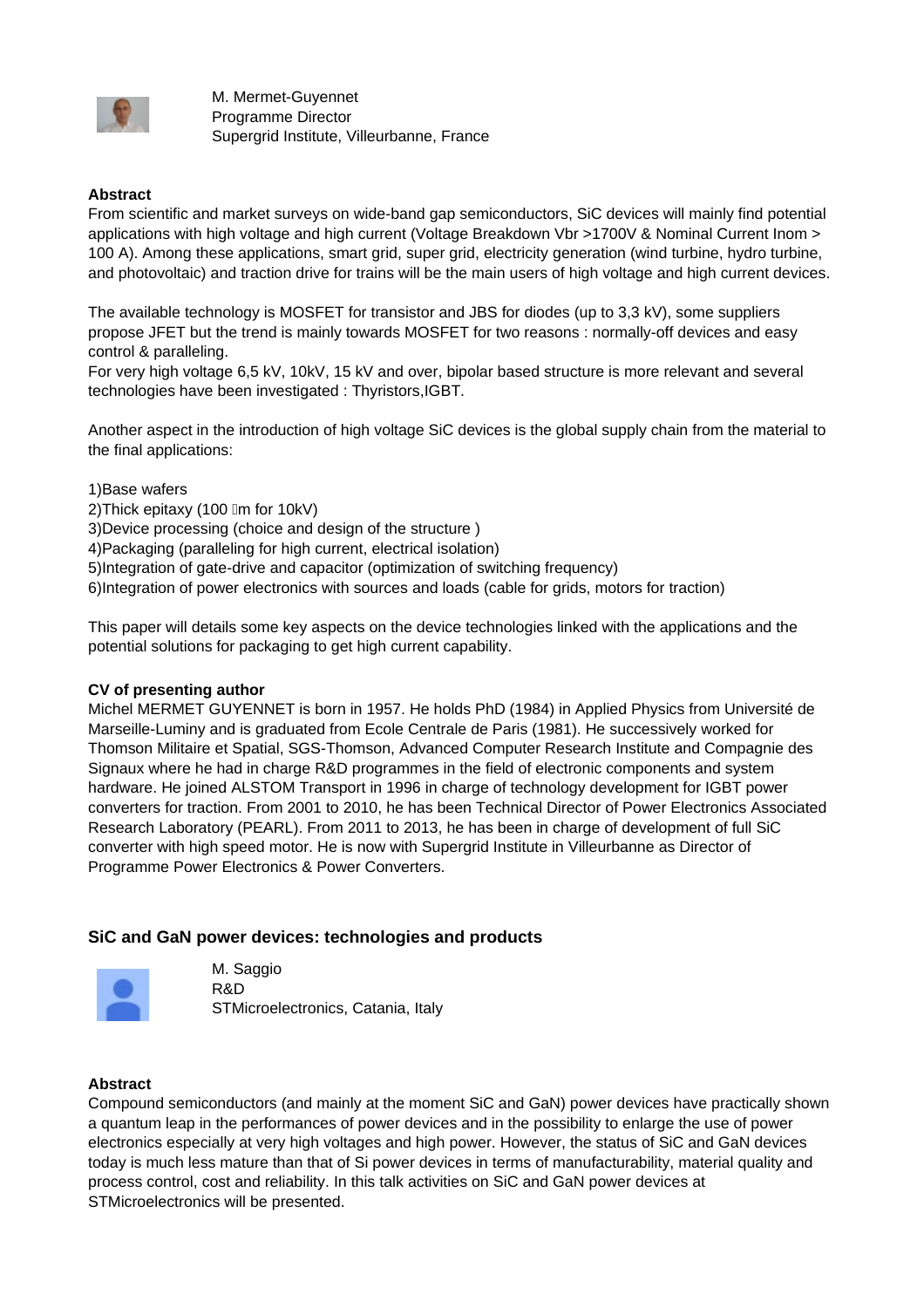SiC devices (Power Schottly, MOSFETs) in the fast few years has moved from academic curiosity and outstanding proof of concepts to products with excellent performances and proven reliability. Progress in the quality of substrates and epitaxial layers has been outstanding and evidences will be given on how the screening of residual defects is of paramount importance to achieve high yield and reliability. Also, performances of current products will be presented and roadmaps highlighted.

GaN Devices are also getting out of simple academic curiosity and are promising not only to enlarge the field of use of power devices but also to challenges Si in some of today markets. It will be shown that performances of GaN HEMT devices and the possibility to build them on GaN epitaxial layers grown on Si are opening paths to this scenario. However, especially for high voltage devices (600 V and above), robustness in term of final reliability in the application has to be improved, in spite of the fact that significant progresses in understanding and correcting some of the issues have been made in the last period.

Finally, for both SiC and GaN devices the expected trends of the cost/performances ratio will be presented.

# **CV of presenting author**

T B A



T. Neyer VP R&D Fairchild Semiconductor, HV Device Development, Muenchen, Germany

# **Biography**

Dr. Thomas Neyer has received his PhD from University of Technology in Vienna and Cambridge University in 1995. He joined Siemens HL to work on mixed signal Product design and Test. Over the years Dr. Neyer worked on HV and BCD Technologies at Siemens and Infineon Technologies and in 2003 he was entrusted to setup Technology Centers of Competence in Malaysia and China. During the PowerFab start and ramp-up in Kulim, Malaysia in 2005, Dr Neyer was building and leading the Fab engineering and manufacturing teams. Subsequently he was appointed as EVP for R&D and Fab Operation of Grace Semiconductors in Shanghai, China - an advanced Foundry for differentiated, analog Technologies. In 2011, Fairchild Semiconductor founded a R&D center for High Voltage Technologies in Munich and assigned Dr Neyer to spearhead the effort and coordinate all related Silicon and SiC HV development

# **Market & technology overview of power electronics industry and impact of WBG devices**



P. Gueguen Marketing & Technology Senior Analyst YOLE DEVELOPPEMENT, Villeurbanne, France

activities covering device design, modeling and High Power package development.

## **Abstract**

Emergence of new wide bandgap (WBG) technologies such as SiC and GaN will definitely reshape part of the established power electronics industry, especially on the high and very high voltage side (>1.7kV) SiC and GaN offer higher frequency switching, higher power density, higher junction T° and higher voltage capabilities (>15kV). To now, the incumbent packaging solution does not fit SiC/GaN specifications. In particular, only a tiny part of the WBG added-value could be captured by using current approaches. Some companies offer a new enhanced package strategy that can help addressing the demand for improved performance, in line with SiC and GaN specifications At midterm, these new power modules could expect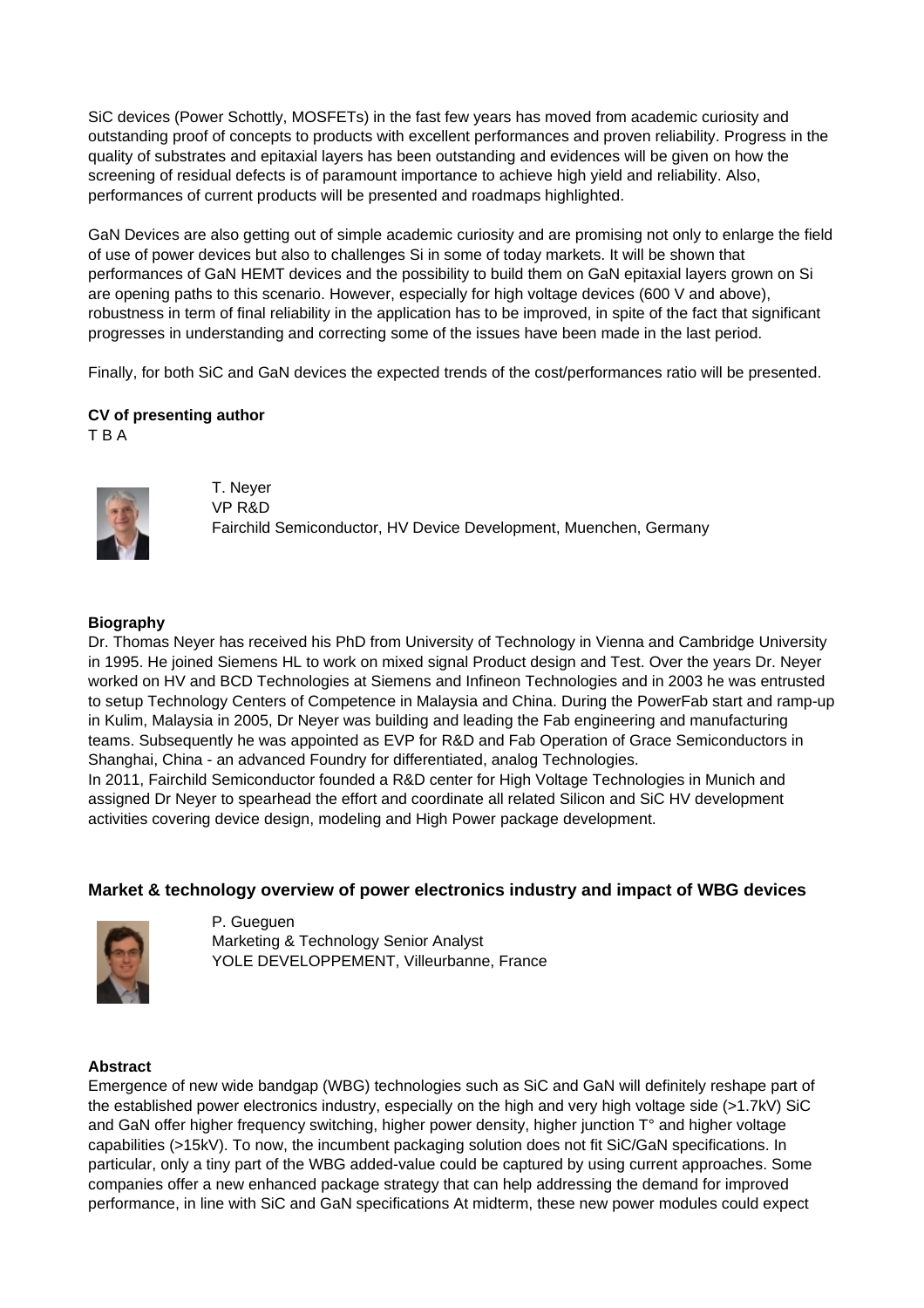targeting a ~\$200M market in 2016, exceeding \$1B at longer term (2020+).

## **CV of presenting author**

Pierric GUEGUEN is currently working for Yole Développement as a marketing & technology Senior Analyst. He has a PhD in Micro and Nano Electronics from Grenoble INP Institute of Technology , and a Master of Micro and Nanotechnologies for Integrated Circuits (European program with Grenoble INP/ Politecnico di Torino, Italy / EPFL, Lausanne, Switzerland. He is author and co-author of more than 20 technical papers and 15 patents.

Main knowledge & skills : Power electronics, Power module packaging and assembly technologies, Wide Band Gap devices, 3D-Integrated Circuit (IC) and Packaging processes, Material and semiconductor physics for electronic components, Technological process for micro-nano manufacturing and characterization in clean room

Previous experience : Project Manager on electric vehicles, Vehicle Energy System Division of RENAULT PARIS, Power Electronics R&D Engineer, Advanced Electronic Division of RENAULT PARIS, R&D Engineer, Technical Research Division CEA-Leti (Soitec & STMicroelectronics collaboration) GRENOBLE, FRANCE

His contact: gueguen@yole.fr

# **Power Electronics - the ultimate path to CO2 reduction**



G. Miller Senior Director R&D Infineon Technologies AG, Industrial Power Control, Neubiberg / Munich, Germany

#### **Abstract**

In a strongly growing worldwide population an even stronger demand for energy is rising - growing from today's tremendous 140\*10exp12 kWh per year by further 40% over the next 25 years. At the same time knowing that the exhaust gases set free during energy generation and consumption - mainly CO2 - has to be reduced on values of the 90th of last century, to avoid climatic collapse in the near future. Here power electronics can contribute on many levels starting with electrical power generation out of renewable primary energy (solar, wind, bio-gases), sustaining transmission with lower losses and enabling final consumption with drastically reduced losses. Many examples for the beneficial application of power electronics during the long chain from generation to consumption are shown in the paper combined with underlying principles, numbers and facts. Some examples of power semiconductors with their enabler function to power electronics on their developmental roadmap are discussed.

#### **CV of presenting author**

- 30 years of experience in power semiconductors

- Studied electrical engineering sciences focusing on electro physics and semiconductor physics at TU Munich/Germany finishing with a Dr. Ing. in the field of RF- capabilites of power-MOSFETs (SIPMOS).

- 1984 entering Siemens power MOS group
- 1986 project leader of first IGBT development within Siemens with several basic patents and publications.
- 1992 leader of segment IGBT Modules including R&D as a total program manager.
- 1997 leader of discrete high and low voltage MOS- and IGBT- R&D.
- 2005 leader R&D in Infineon's Industrial Power group

- 2008 leader of TI Power in Infineon's Division Industrial and Multimarket with responsibility for SiC and IGBT/Diode technologies.

- 2012 leader R&D technology and Discrete products in division Industrial and Power Control

- 2014 preparing retirement with Enabler and Consulting function in IFX industrial power group.

## **Progress in Low and Medium Voltage Power Semiconductor Devices.**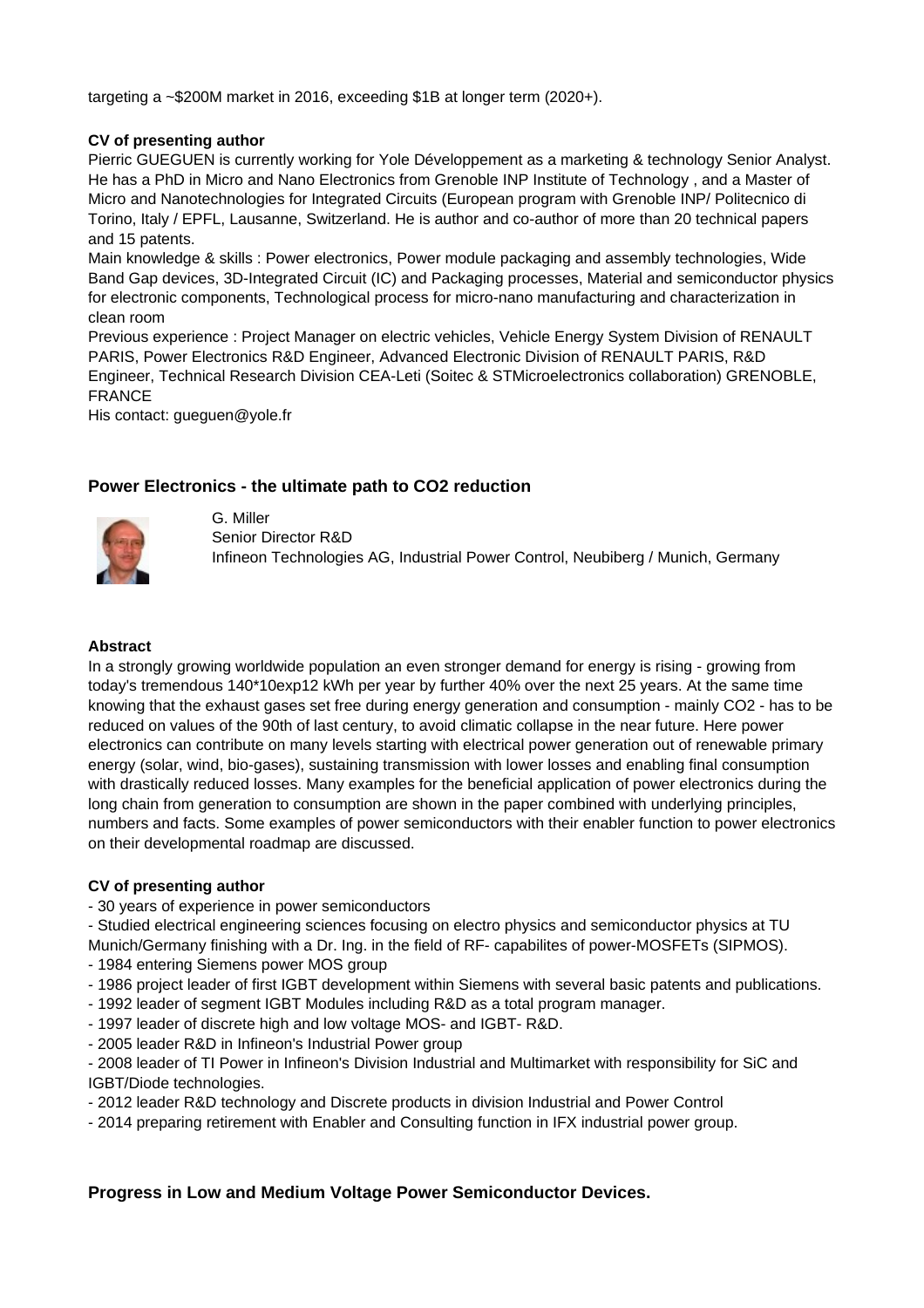

S. Akram VP R&D Fairchild, SanJose, United States

# **Abstract**

Trends to increase power density and performance in Low Voltage (LV) and Medium Voltage (MV) power semiconductors will continue into the foreseeable future with advances in silicon based device structures which remain the workhorse. Advances in superjunction MOSFET and shielded gate trench MOSFETS continue to reduce losses with improve switching performance. In the MV range new materials such as GaN will get introduced into the mainstream application over the next 3 years, driven by the recent progress in this area. These advances in silicon and GaN are being combined with advances in integrated power packaging solutions thereby enabling more efficient systems solutions. This talk will cover the progress in power semiconductor devices in these areas.

# **CV of presenting author**

Salman (Sal) Akram is Vice President of Technology at Fairchild Semiconductor. Dr. Akram leads all semiconductor technology development efforts at the company, including High, Medium and Low Voltage discrete, Analog ICs, EDA and Wafer Level Packaging (WLP).

Prior to joining Fairchild he held senior management positions at Philips and Maxim and served in a variety of engineering and management positions with Micron Technology with over 21 years of experience in the industry.

Dr. Akram holds a Ph.D. in Electrical Engineering from Rensselaer (RPI). He is the recipient of numerous awards an inventor on over a hundred patents, and has published many papers.

# **Advanced Silicon Substrates for Power Technologies**



F. Muemmler Senior Manager Technology Crystal Growing FZ / CZ Siltronic AG, Crystal Center, Burghausen, Germany

## **Abstract**

In recent years new Silicon substrates have been developed for power semiconductor devices. Requirements for these wafers are quite different to wafers for CMOS processes. The presentation will cover various types of Silicon substrates.

As PowerMOS devices are now being transferred to 300mm by first companies like Infineon, Siltronic AG has also developed low resistivity wafers on 300mm. Properties of these wafers and the specific challenges due to the high dopant concentrations are being shown.

For IGBT devices thick epi wafers have been more and more replaced by FZ wafers. Siltronic AG has been ramping up production for 200mm FZ wafers to large volumes within the last few years. Challenges of FZ crystal growth and properties of FZ wafers are being explained.

Due to principle limits of FZ crystal growth, for 300mm IGBTs low Oi CZ solutions are being pursued. The pros and cons of such solutions will be discussed.

# **CV of presenting author**

About the author:

Frank Muemmler is currently Senior Manager at Siltronic AG in Burghausen,Germany for Technology Crystal Growing FZ and CZ. He has been working in this area since 2006.

Main focus is on Crystals for Power Technologies, i.e. FZ Crystals and highly doped CZ crystals with Arsenic, Antimony and Boron doping

2003-2006 Senior Manager Applications Technology at Siltronic AG in Burghausen, Germany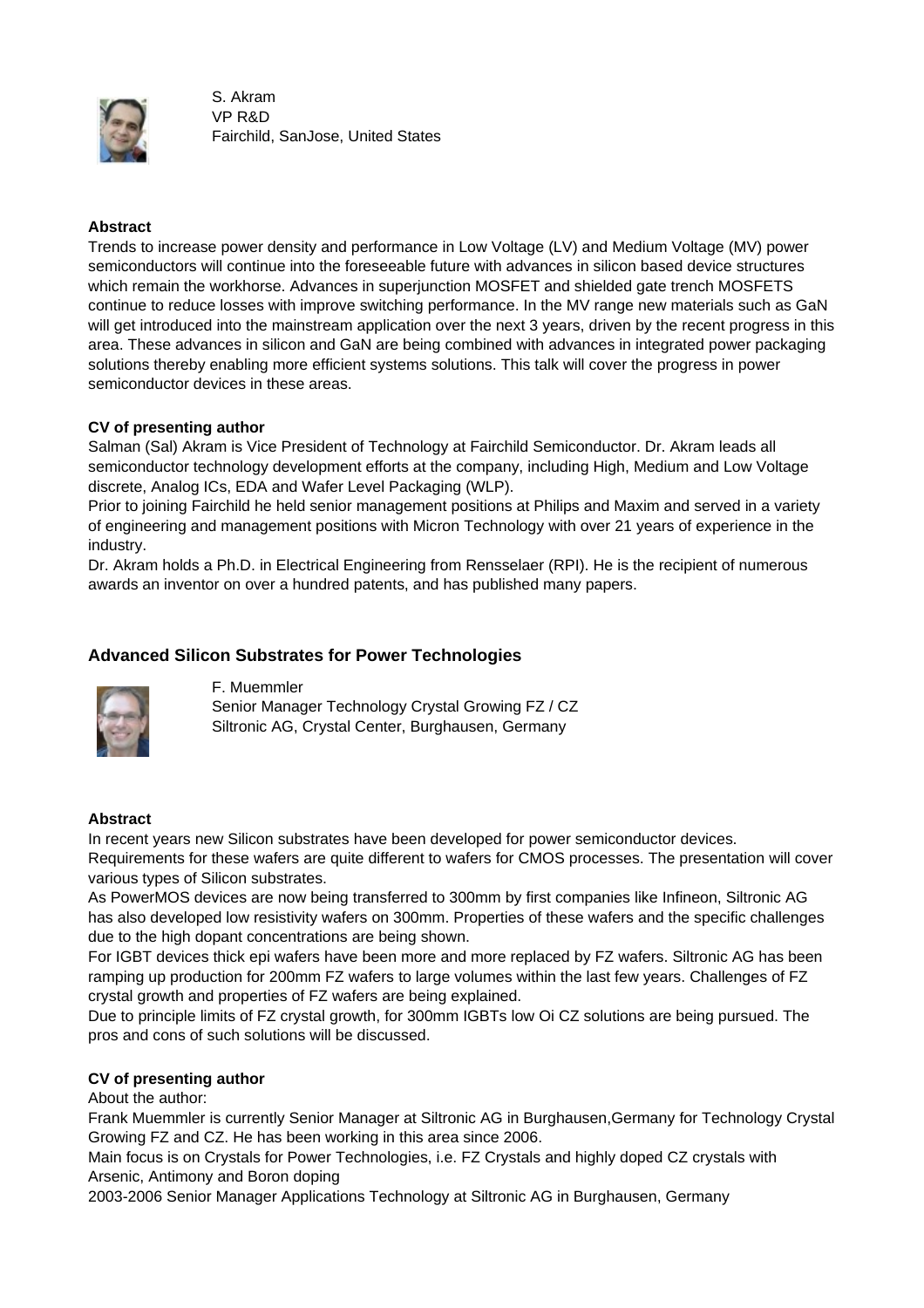1999-2003 Senior Manager Line Engineering (Process Integration) at Wacker Siltronic Corporation, Portland, OR, USA

1996-1999 Process Engineer Line Engineering at Wacker Siltronic, Burghausen, Germany 1996 Masters degree in Physics, with main subject solid state physics

## **Smart Power Module and the Future**



S. Hong Sr. Manager, Application Engineering Fairchild Semiconductor, Motion Control System Team, Rancho Palos Verdes, United **States** 

#### **Abstract**

Electrical motors consume about 50% of electrical energy worldwide. Inverterization of motor drive has been the most crucial part in improving energy efficiency. Designing and manufacturing inverters has been getting easier thanks to the progress of intelligent power module which has internal gate driver with protection features. It reduces the total number of components required to build an inverter and improve the manufacturability significantly as a consequence. Intelligent power module from Fairchild, Smart Power Module (SPM), consists of three elements; power semiconductor, drive IC and package. In this article trends and the future of each element will be discussed.

Power semiconductor typically includes IGBT, MOSFET, and diode. Wide band-gap devices are currently being evaluated and certainly will be used in the future. All the development effort has been focused on increasing current density without sacrificing ruggedness.

Field-Stop Trench is the latest technology and has many generations. Short-circuit rating is typically required for motor drive application but at the cost of higher saturation voltage. As over-current protection circuit can sense the over-current situation and respond more quickly, short-circuit withstanding time required for IGBT reduced, and it results in more efficient and cost effective solution. Switching carrier frequency for PWM varies among different applications. There is a trade-off between Eoff and Vcesat, and Fairchild provides two types of SPM optimized for different application needs.

MOSFET has inherent body-diode and can be more cost effective for small power motor drive below 200W. Most of planar MOSFET based module has 500V breakdown voltage rating because die size needs to become 57% larger to become 600V at the same Rdson. Super Junction MOSFET overcomes this limitation by adopting pillar structure. Increased current density on top of 600V rating makes Super Junction MOSFET based module very unique and attractive in some applications.

Reverse-recovery characteristic is the most important aspect for power diode because of EMI concern together with turn-on switching loss of IGBT. Softness is equally important as reverse-recovery time and reverse-recovery current magnitude because it creates Ldi/dt voltage spikes associated with parasitic inductance of the PCB and the package of the module.

High voltage gate drive IC (HVIC) played a significant role in proliferating intelligent power module and inverter solutions. It costs less and easier to put into modules than opto gate drivers, and has been widely adopted in below 7.5kW. Concerns on malfunction and ruggedness of HVIC are being solved. Electrical Over-Stress (EOS) mechanism has been well identified and the necessary measures are being taken. "Power electronics intelligence" will be implemented in HVIC to improve overall system performance. Package technology requires deep understandings of manufacturing capability and long history of experience. How to minimize the process variation and operational mistakes are key challenges. More robust yet cost effective packages are required. SPM products have various types of packages but mainly there are three groups; Direct Bonded Copper (DBC) package, package with ceramic substrate and lead-frame, and full molded package. PQFN packages are getting popular because of its flexibility and low thermal resistance. Lots of efforts are being made to figure out how to increase power capability and how to make manufacturing easier especially for soldering.

SPM technology and its trends are reviewed in this article respectively in power semiconductor, drive IC and package point of view. Smart Power Module technology will increase its power capability in higher current and voltage ratings. More energy saving can be achieved through adopting inverter more easily with less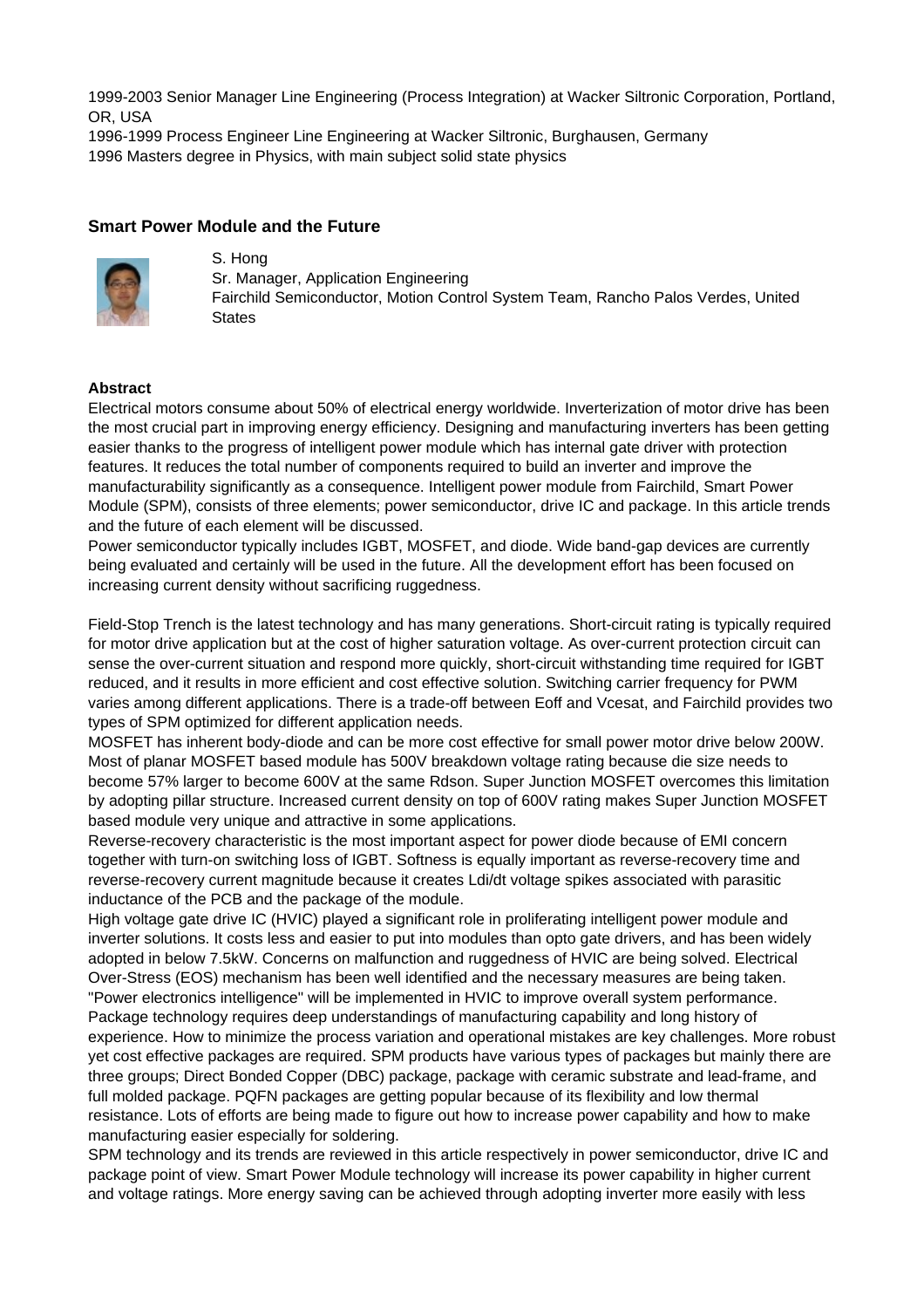cost. The benefit will be appreciated by our children.

## **CV of presenting author**

Steven Hong joined Fairchild Semiconductor in 2011 as a principal application engineer. Currently he is a senior manager in motion control system team. Prior to joining Fairchild he worked for International Rectifier and LG Industrial Systems.

He received a B.S. degree and a M.S. degree (specialized in power electronics) in electrical engineering from Seoul National University. He received M.B.A. degree from UCLA.

## **Challenges on BCD Technology Evolution**



C. Contiero R&D Senior Director - Company Fellow STMicroelectronics Srl, SPA FMT-R&D - Smart Power Technology, Milan, Italy

#### **Abstract**

Mixed Power technologies like Bipolar-CMOS-DMOS (BCD), represent a good example of the so called "More than Moore" concept where the progress does not depend merely on the evolution of technology node, like in the "Moore's Law" centered on digital, but more on device conception and addition of features driven mainly by application requirements.

The availability on the same platform of a large variety of components to realize high power stages, analog and digital functions, poses many technology challenges to find the best trade-off among the ingredients necessary to guarantee reliable and optimal power device performance and those required to achieve good analog features and large density in the control circuit.

As a matter of fact the roadmap of BCD follows with a few years delay the digital CMOS and the advantages coming from scaling down of lithography are showing saturation on improvement of power device performance.

This presentation will provide an overview about the challenges on BCD technology evolution where to achieve better power devices and added analog functions it requires conception and introduction of innovative device architectures and materials.

#### **CV of presenting author**

Claudio Contiero is Senior Director of Process Development and TCAD for Smart Power Technology in STMicroelectronics R&D, Milano, Italy and ST Company Fellow.

He received his Master degree in Physics from the University of Padova in 1976.

He joined SGS-ATES (now STMicroelectronics) in 1978 where he started working on Power Discrete MOS technology. In 1983 he pioneered a new integrated silicon technology called "BCD" that combined Bipolar, CMOS and power DMOS devices on the same chip. Subsequently he contributed to its extension from 20V to 700V and evolution from the 1st  $(4 \mu m)$  to the 9th  $(0.11 \mu m)$  generation.

He is co-holder of many patents and co-author of numerous technical papers on integrated semiconductor power technology.

He served several times as technical committee member of various international Symposia and Conferences, and presented many invited papers. In 2006 he was the "Technical Program Chairman" at the IEEE - International Symposium on Power Semiconductor Devices & ICs.

#### **Smart power technology needs smart substrate**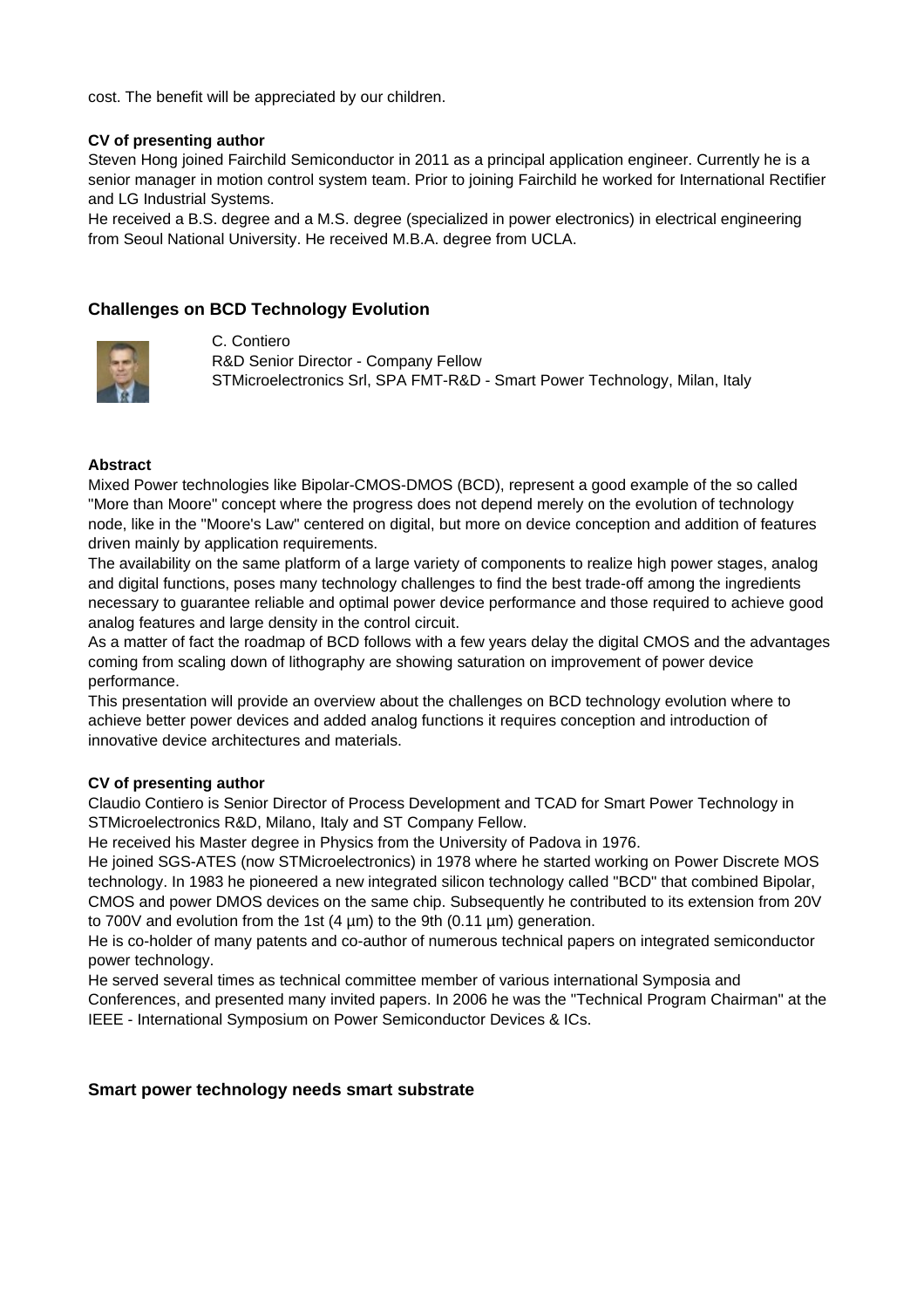

A. Rigny Business Development Manager SOITEC, Bernin, France

## **Abstract**

The smart power electronics allows remote control power conversion for real time system optimization. One of the most significant example is the automotive electronics evolution, where more and more mechanical systems (windows, sits, fuel injection, mass air flow sensor, breaks, etc) are remotely controlled through a communication bus (CAN, LIN or FlexRay). The BUS transceiver is a good example of a smart power device that integrates logic, analog and power functions in a harsh automotive environment: voltage spike in the bus of 100V, electromagnetic perturbation that induce noise current, extended temperature range (-40°C to 175°C), while maintaining a very high degree of reliability.

In order to realize such transceiver, the industry has developed a dielectric isolation BCDMOS process, based on a Silicon-on-Insulator substrate (SOI), which consists in integrating power, analog and logic functions onto the same chip in different silicon island to prevent any perturbation. As a consequence, short circuit induced by voltage spike (latch-up) is avoided, as well as electromagnetic induced current noise. The dielectric isolation is also intrinsically temperature independent allowing operation higher than 175°C.

Traditional SOI-BCDMOS process uses a thick SOI wafer (>5µm), shows excellent reliability performances, but with temperature and switching speed limitations. To further improve the performances, thin SOI-BCDMOS technology has been developed, using a thin SOI wafer (~1µm with high uniformity requirement) and based on fully-depleted power device to reduce all parasitic capacitances. The device then shows improved temperature performances, switching speed and low leakage.

The thin SOI-BCDMOS approach brings additional value to the system by improving power efficiency, reducing leakage and system size. And besides automotive, these features are of particular interest in industrial, mobile and emerging applications such as internet of things.

## **CV of presenting author**

Arnaud RIGNY, Buisness Development Manager

Arnaud Rigny has been Business Development Manager since 2011 for Analog and Power application as well as silicon photonics application.

He joined Soitec in 2006 and was managing R&D program between Soitec and CEA-Leti. For several years, he led the customer technical interface for non-digital applications and managed customers in developping new products on SOI and engineered substrates, including imagers, RF, Power and Photonics, working closely with key customers worldwide..

Prior to joining Soitec, he was Product Line Manager at Avanex (prior Alactel Optronics) where he was involved in optoelectronics devices such as pump lasers and Optical add-drops modules. His experience also includes project leader at Corning in optoelectronics device.

Arnaud Rigny holds a PhD and a Master degree in Electronic and Communication from Ecole National Supérieur des Telecomunications at Paris (France).

# **Power Semiconductors on 300mm Wafers**



P. Irsigler Director Technology Infineon, Technology, Villach, Austria

#### **Abstract**

Energy saving becomes a more and import issue in order to save resources and to lower the CO2 output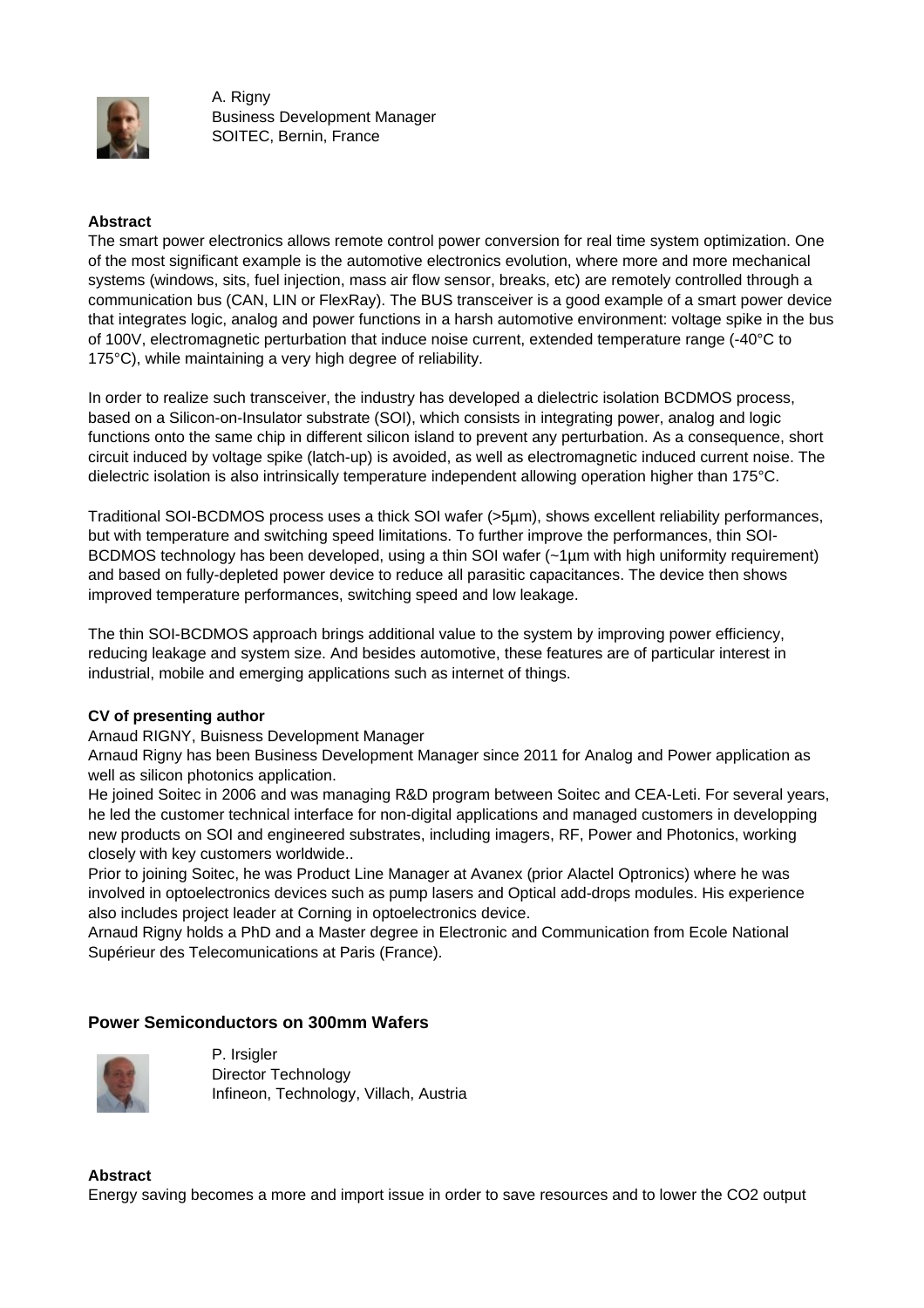worldwide. This is true for all fields of application of power semiconductors starting from electrical energy production, transportation, transformation and point of use conversion. Infineon phases a constant and steady growth in all fields of power technologies. To cope with the growing market demands additional capacities are necessary and have to be built up. To save capital invest and to insure future growth, the idea of 300mm production for power semiconductors was born.

For high power applications the IGBT technology, for medium power applications CoolMOS and for low voltage and power the SFET technology/ SMART technology are used. Several hurdles had to be overcome before starting the first 300mm wafers. The first one was the unavailability of the proper substrate material. The state of the art 300mm wafers for CMOS technologies are p type while all power technologies need to have n type material in all ranges of resistivity. Also the issues of temperature budgets and thin wafer technology had to be solved.

Today all major power technologies IGBT, CoolMOS and SFET are qualified and in production. The next generation technologies will be developed directly in 300mm

#### **CV of presenting author**

Dipl.Ing.Peter Irsigler study at the Johannes Kepler University in Linz physics (1977-1983). He joined Infineon the wafer production in Villach in 1984. He started with process integration for DRAM, CMOS and power devices. Later on he was manager for power technologies and unit processes. Now he is responsible for development, transfers and innovation in the wafer fabrication Villach and responsible for the conversion of technologies to 300mm wafer diameter.

# **Status of silicon carbide substrate production by physical vapor transport method**



M. Stockmeier Deputy Manager R&D SiCrystal AG, Nürnberg, Germany

#### **Abstract**

4H Silicon Carbide has always been a favorite candidate as substrate material for high power electronics due to its wide bandgap, high electric breakdown field and high thermal conductivity. Possible benefits range from improved high voltage switching for energy savings in electric power conversion systems to sensors for harsh environments. Since the beginning of SiC development in the 1990s, the substrate diameter was continuously increased and today substrates with a diameter up to 150mm are commercially available. In parallel, the crystal quality has been improved. Main defect types, like micropipes and polytype conversions, have been markedly reduced and uni-polar devices like SBD have entered mass production. Today, the reduction of dislocations is in the focus of material research. Especially basal plane dislocations (BPDs), characterized by a Burgers vector perpendicular to the crystallographic c-axis, are known to enhance the degradation of bipolar electronic devices.

In this paper, a discussion on recent developments of SiC substrates produced with the PVT process concerning defects as well as diameter will be given. Special attention will be given to dislocations. Several methods for the evaluation of material properties were applied to determine substrate quality most precisely, e.g. KOH-defect-etching, optical microscopy and high resolution X-ray-diffraction. We found out that several parameters in growth conditions have to be controlled in a proper manner to achieve basal plane dislocation reduction. Based on these investigations we were able to improve our process and the crystal quality significantly. Best values for 100mm 4H substrates show that BPD =  $500 \text{cm}^2$ , MPD <  $0.1 \text{cm}^2$  and rocking curve FWHM-values < 15 arcsec can be achieved.

## **CV of presenting author**

Dr. Matthias Stockmeier Birthday 30/08/1978 matthias.stockmeier@sicrystal.de